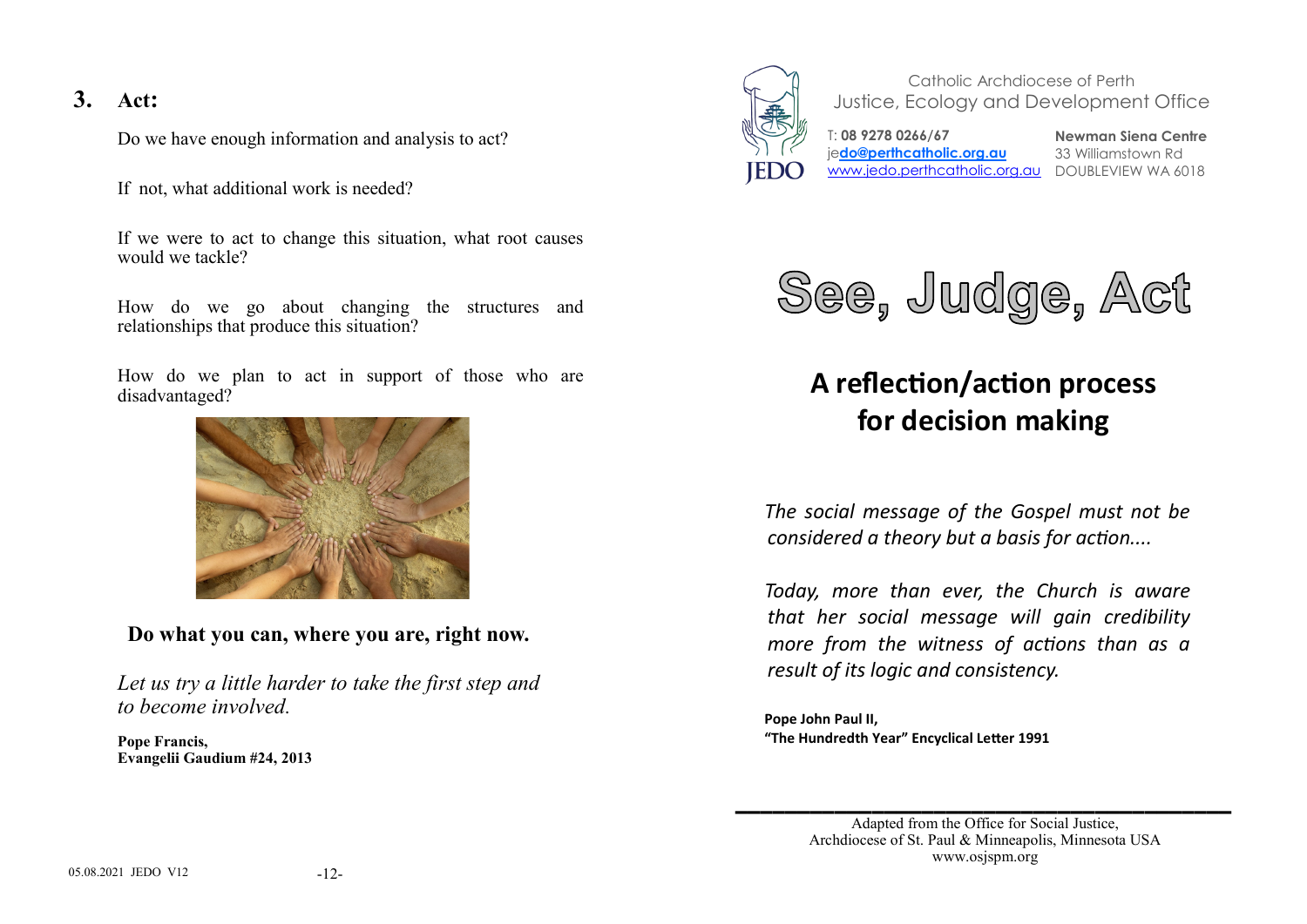# **INTRODUCTION**

Moving from belief to action is a fundamental requirement of our faith (Matthew 25, 31-46. James 2, 14-17). Yet how do we do this? What steps are required?

This brief paper has a threefold purpose. First, as a guide for decision-making about a current issue of injustice; second, for thinking more deeply about everyday life experiences; and third, for working with others in a small group. We hope you may use this guide as a tool to enrich your understanding of these experiences and to help identify available opportunities to act on behalf of justice.

# **BACKGROUND**

The material in this booklet describes a reflection-action process. It is based on a methodology that is often described as the **"see-judge**act<sup>\*</sup> process. This process was initially promoted by a Belgian Catholic priest named Fr. Joseph Cardijn. Prior to World War II Fr Cardijn, made a Cardinal later in his life, inspired many Catholic social action groups such as the Young Christian Workers, Young Christian Students, and the Christian Family Movement.

This approach was also recommended in the 1961 encyclical letter by Pope John XXIII entitled, (The Church) *Mother and Teacher:*

*There are three stages which should normally be followed in the reduction of social principles into practice. First, one reviews the concrete situation; secondly, one forms a judgment on it in the light of these same principles; thirdly, one decides what in the circumstances can and should be done to implement these principles. These are the three stages that are usually expressed in the three terms: observe (see), judge, act*.

Pope John XXIII, 1961, *Mother and Teacher*, n. 263

#### **B. Theological Reflection**

What lessons or values from Scripture can help us to interpret this experience?

*Eg.* the Prophets, the Beatitudes, the example of Jesus Himself and the parables He told.

What key principles from the Church's social teaching apply to this situation?

*Eg.* Human dignity, human rights and responsibilities, the common good, principle of subsidiarity, option for the poor, care for creation.

*From Mark's Gospel we are reminded that we stand between the past in which the mission of Jesus is revealed in word and action and the future in which the Risen Christ will gather humanity from the four winds. In the meantime we are to be alert, discerning the signs of the times and proclaiming the Gospel of God.*

*From Matthew's Gospel we are reminded that the field in which our Godgiven destiny unfolds is the world, not simply the church. The Spirit is alive in the world and we are to work out our salvation as God's people attentive to God's stirring word in the events, movements and sufferings through human history.*

*From Paul's life and letters we learn that our hope in the future should be tenacious, not because we are wise and strong but because God is faithful and nothing will separate us from the love of God that comes to us in Christ Jesus.*

*May we be open to God's future whatever it may bring. May we strive to drink deep of God's Spirit so that we become alert to the moments of grace that will come without fail. May we strive to create communities of faith that are sacraments of hope for our frail and troubled world."*

Fr Donald Senior, Passionist Priest and international Scripture Scholar. August 2010.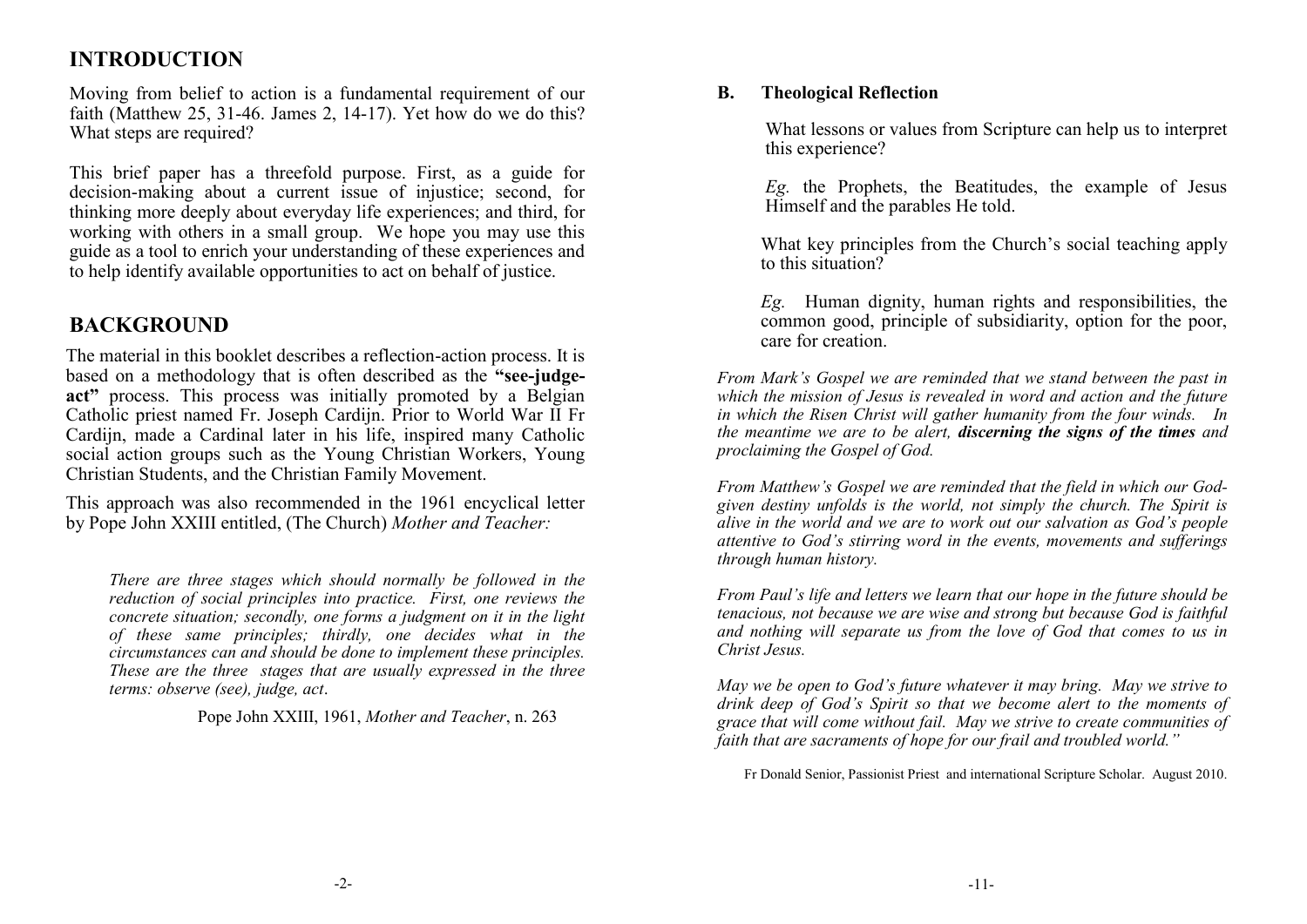### **See, Judge, Act**

- *Economic factors* Who owns? Who controls? Who pays? Who profits? Why?
- *Political factors* Who decides? For whom do they decide? How do decisions get made? Who is left out of the decision-making process? Why?
- *Social factors*  Who is included? Who is marginalised? Why?
- *Historic factors*  What past events influence the situation today?
- *Cultural factors*  What values are evident? What do people believe in?

Who or what influences what people believe and how they live?



Here is an outline of the key elements of the reflection-action process:

- 1. **What do we see?** See, hear and experience the lived reality of individuals and communities. Carefully examine the facts of the situation. What are the people in this situation doing? How are they feeling? What are they saying? What do we see is happening to them and how are they responding?
- 2. **What do we decide?** This is the heart of the process and it involves two key parts:
	- a. **Social Analysis:** Obtain a more complete picture of the social situation by exploring its historical and structural relationships. In this step, we attempt to make sense of the reality that was observed in Step 1. Why are things this way? What are the root causes of the situation?
	- b. **Theological Reflection:** Analyse the experience in the light of Scripture and the Church's social teaching? Do biblical values and the principles of the Church's social teaching help us to see this reality in a different way? Does this experience correspond with the vision and teachings of Scripture and the Church's social thinking? If not, in what ways does it not match?

The word "judge" is used here in a positive sense: to analyse the situation using simple social and theological tools. It does not imply that we judge other people or that we are judgmental. Moreover, we do not need a theological or sociological education to participate in this process. They are practical techniques to understand the meaning of a situation and to respond effectively.

3. **What do we do?** Plan and carry out actions aimed at transforming the social structures that contribute to suffering and injustice.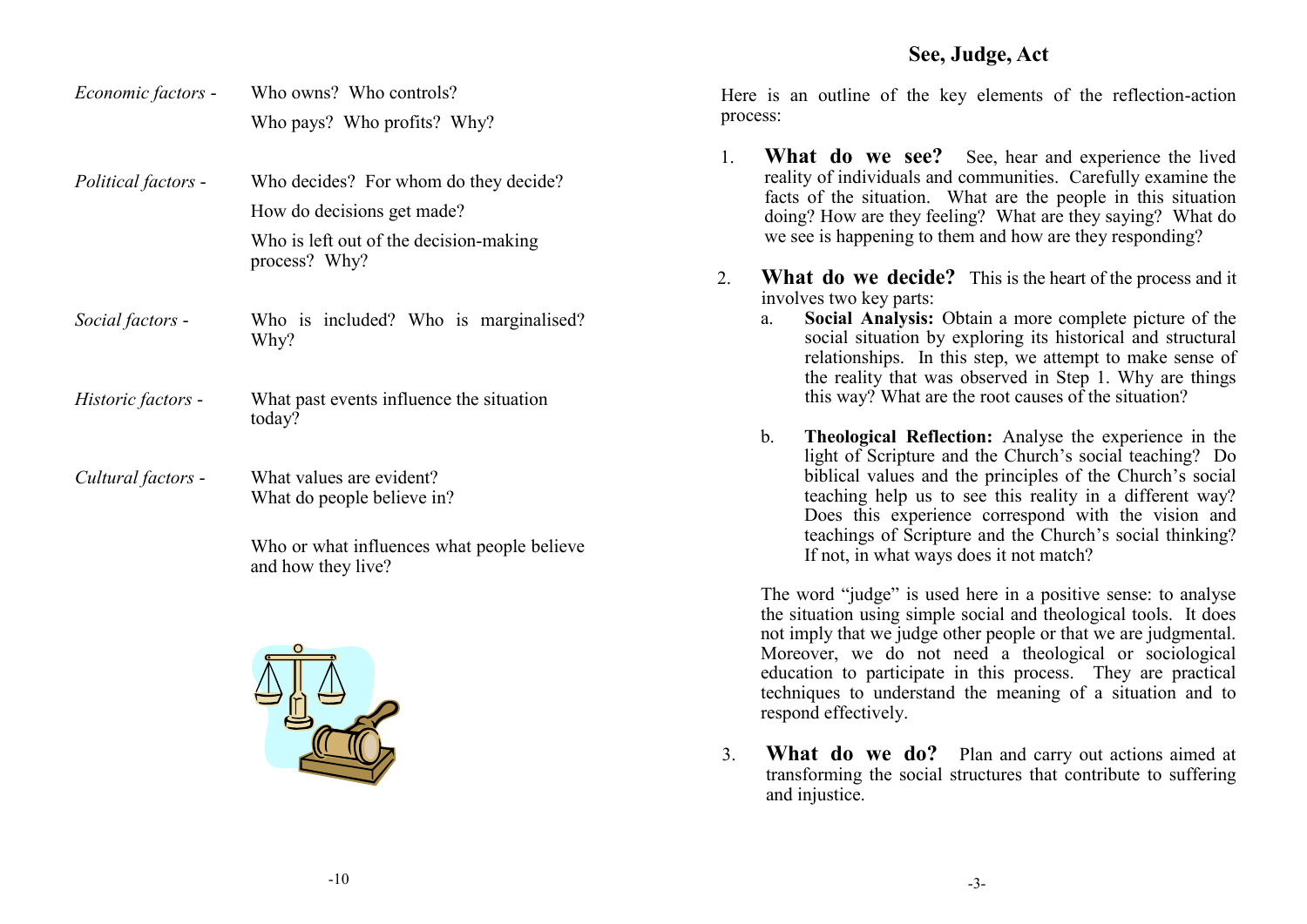

It is important to remember that this is a process. It is a cycle that is continually repeated. That is, after completing Step Three, the participants return to Step One, observing new realities, making new judgments, and finding new ways to act. This process is intended for groups working together, rather than for single individuals. The group process allows for a richer reflection, a deeper analysis, and a more creative search for effective action. Social analysis is a key element of "See, Judge, Act". Since the concept may be new to some of us, it is worth exploring a little more.

### **Importance of Social Analysis**

First, note that social analysis is an essential part of evangelisation as believers and disciples of Jesus Christ. Our faith leads us to work for a more just world, and social analysis is a necessary element of carrying out the work. In the words of Pope Paul VI,

*It is up to the Christian communities to analyse with objectivity the situation which is proper to their own country, to shed on it the light of the Gospel's unalterable words and to draw principles of reflection, norms of judgment and directives for action from the social teaching of the Church.*

Pope Paul VI, 1971, *A Call to Action*, n. 4

### **REFLECTION/ACTION WORKSHEET**

**1. See:**

What do we know about this issue? What did we observe?



What specific facts can we cite (state) about<br>this issue or experience? experience?

What did we learn?

How do we feel in the face of this issue or experience? Does it touch us personally?

### **2. Judge:**

#### **A. Social Analysis**

From our experience, what is your understanding of the following:

Why does this situation exist?

What are the root causes?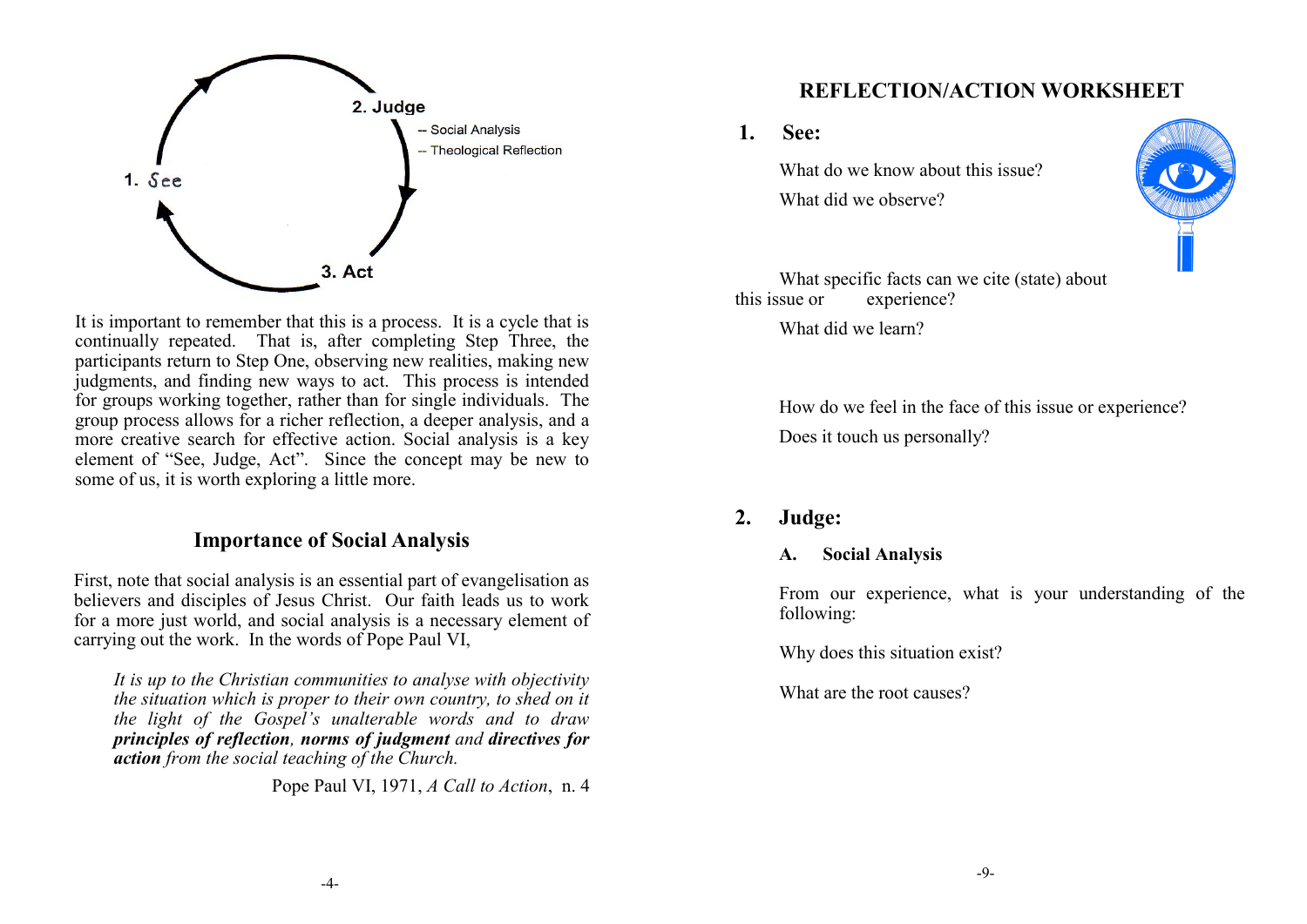### **4. A Situation Analysis**

- i) Who are the winners in the situation? Who are the losers?
- ii) Who makes the decisions?
- iii) To whom are they accountable for their decisions? Who can influence their decisions? How?
- iv) What are the outcomes of this situation: for the winners, the losers; for the community; for the environment?
- v) What values are at stake? Are there conflicting values? Are some values being denied here?
- vi) What is needed here to ensure that everyone's basic needs are met?
- vii) What do the losers in this situation want to happen?

# **5. A Basic Gender Analysis**

- i) How is the situation experienced by women and girls, by men and boys?
- ii) Whose interests are given the greatest weight?
- iii) What needs to change to achieve gender equality?
- iv) What are the barriers to this change?

*The pages that follow contain a suggested worksheet to guide us through the See-Judge-Act process.* 

Similarly, Pope John Paul II has urged us to go beyond the symptoms and effects of injustice and seek out the root causes:

*We should not limit ourselves to deploring the negative effects of the present situation of crisis and injustice. What we are really required to do is destroy the roots that cause these effects.*

Pope John Paul II, World Day of Peace Message, 1995

# **Benefits of Social Analysis**

- It leads us beyond the interpersonal level and to think systemically. Systems are interrelated parts that form a whole, and social and economic systems act and react with other systems to produce the social conditions in which we live. By using social analysis, we begin to see the connections between social institutions and we begin to get a fuller picture of the social, economic, and political forces at work in our world.
- $\bullet$  It enables us to make a more objective diagnosis of the social problem. In doing so, we avoid spending time and energy on activities that will not really change the situation. In this way, social analysis is a tool that leads to effective action.
- It helps us identify potential allies and opponents in the search for a just resolution of the situation.